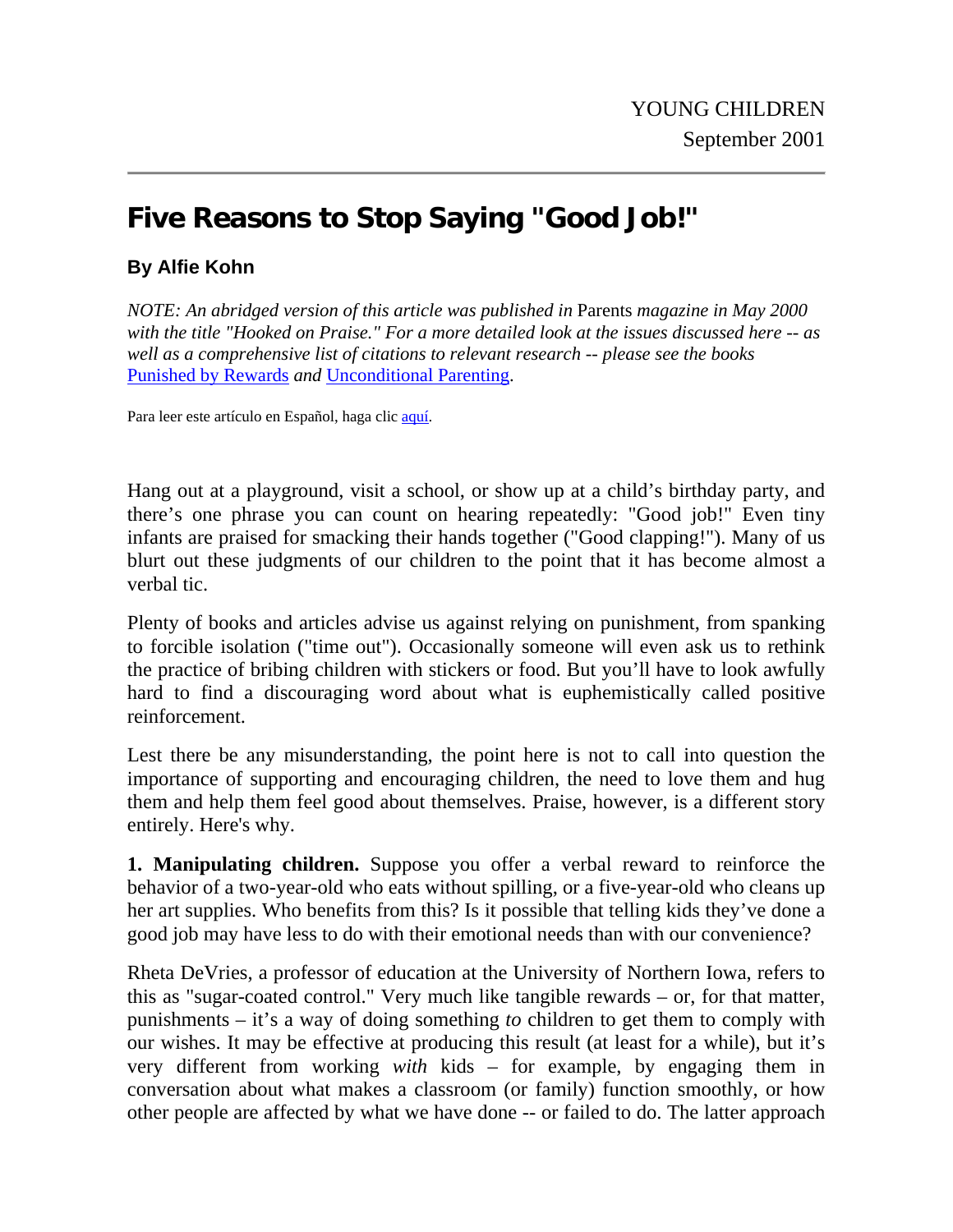is not only more respectful but more likely to help kids become thoughtful people.

The reason praise can work in the short run is that young children are hungry for our approval. But we have a responsibility not to exploit that dependence for our own convenience. A "Good job!" to reinforce something that makes our lives a little easier can be an example of taking advantage of children's dependence. Kids may also come to feel manipulated by this, even if they can't quite explain why.

**2. Creating praise junkies.** To be sure, not every use of praise is a calculated tactic to control children's behavior. Sometimes we compliment kids just because we're genuinely pleased by what they've done. Even then, however, it's worth looking more closely. Rather than bolstering a child's self-esteem, praise may increase kids' dependence on us. The more we say, "I like the way you…." or "Good \_\_\_\_\_\_ing," the more kids come to rely on *our* evaluations, *our* decisions about what's good and bad, rather than learning to form their own judgments. It leads them to measure their worth in terms of what will lead *us* to smile and dole out some more approval.

Mary Budd Rowe, a researcher at the University of Florida, discovered that students who were praised lavishly by their teachers were more tentative in their responses, more apt to answer in a questioning tone of voice ("Um, seven?"). They tended to back off from an idea they had proposed as soon as an adult disagreed with them. And they were less likely to persist with difficult tasks or share their ideas with other students.

In short, "Good job!" doesn't reassure children; ultimately, it makes them feel less secure. It may even create a vicious circle such that the more we slather on the praise, the more kids seem to need it, so we praise them some more. Sadly, some of these kids will grow into adults who continue to need someone else to pat them on the head and tell them whether what they did was OK. Surely this is not what we want for our daughters and sons.

**3. Stealing a child's pleasure.** Apart from the issue of dependence, a child deserves to take delight in her accomplishments, to feel pride in what she's learned how to do. She also deserves to decide when to feel that way. Every time we say, "Good job!", though, we're telling a child how to feel.

To be sure, there are times when our evaluations are appropriate and our guidance is necessary -- especially with toddlers and preschoolers. But a constant stream of value judgments is neither necessary nor useful for children's development. Unfortunately, we may not have realized that "Good job!" is just as much an evaluation as "Bad job!" The most notable feature of a positive judgment isn't that it's positive, but that it's a judgment. And people, including kids, don't like being judged.

I cherish the occasions when my daughter manages to do something for the first time, or does something better than she's ever done it before. But I try to resist the kneejerk tendency to say, "Good job!" because I don't want to dilute her joy. I want her to share her pleasure with me, not look to me for a verdict. I want her to exclaim, "I did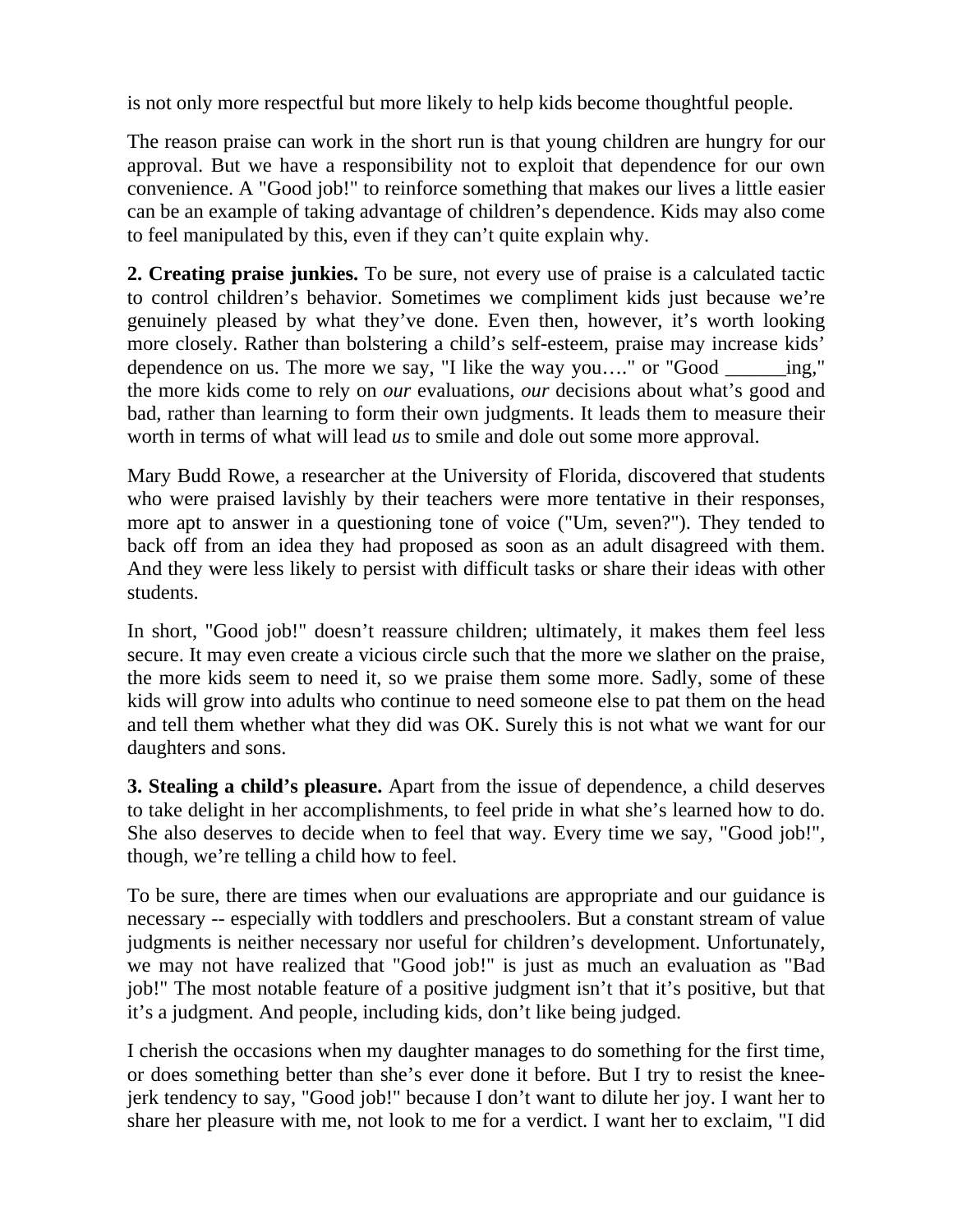it!" (which she often does) instead of asking me uncertainly, "Was that good?"

**4. Losing interest.** "Good painting!" may get children to keep painting for as long as we keep watching and praising. But, warns Lilian Katz, one of the country's leading authorities on early childhood education, "once attention is withdrawn, many kids won't touch the activity again." Indeed, an impressive body of scientific research has shown that the more we reward people for doing something, the more they tend to lose interest in whatever they had to do to get the reward. Now the point isn't to draw, to read, to think, to create – the point is to get the goody, whether it's an ice cream, a sticker, or a "Good job!"

In a troubling study conducted by Joan Grusec at the University of Toronto, young children who were frequently praised for displays of generosity tended to be slightly *less* generous on an everyday basis than other children were. Every time they had heard "Good sharing!" or "I'm so proud of you for helping," they became a little less interested in sharing or helping. Those actions came to be seen not as something valuable in their own right but as something they had to do to get that reaction again from an adult. Generosity became a means to an end.

Does praise motivate kids? Sure. It motivates kids to get praise. Alas, that's often at the expense of commitment to whatever they were doing that prompted the praise.

**5. Reducing achievement**. As if it weren't bad enough that "Good job!" can undermine independence, pleasure, and interest, it can also interfere with how good a job children actually do. Researchers keep finding that kids who are praised for doing well at a creative task tend to stumble at the next task – and they don't do as well as children who weren't praised to begin with.

Why does this happen? Partly because the praise creates pressure to "keep up the good work" that gets in the way of doing so. Partly because their *interest* in what they're doing may have declined. Partly because they become less likely to take risks – a prerequisite for creativity – once they start thinking about how to keep those positive comments coming.

More generally, "Good job!" is a remnant of an approach to psychology that reduces all of human life to behaviors that can be seen and measured. Unfortunately, this ignores the thoughts, feelings, and values that lie behind behaviors. For example, a child may share a snack with a friend as a way of attracting praise, or as a way of making sure the other child has enough to eat. Praise for sharing ignores these different motives. Worse, it actually promotes the less desirable motive by making children more likely to fish for praise in the future.

**\***

Once you start to see praise for what it is  $-$  and what it does  $-$  these constant little evaluative eruptions from adults start to produce the same effect as fingernails being dragged down a blackboard. You begin to root for a child to give his teachers or parents a taste of their own treacle by turning around to them and saying (in the same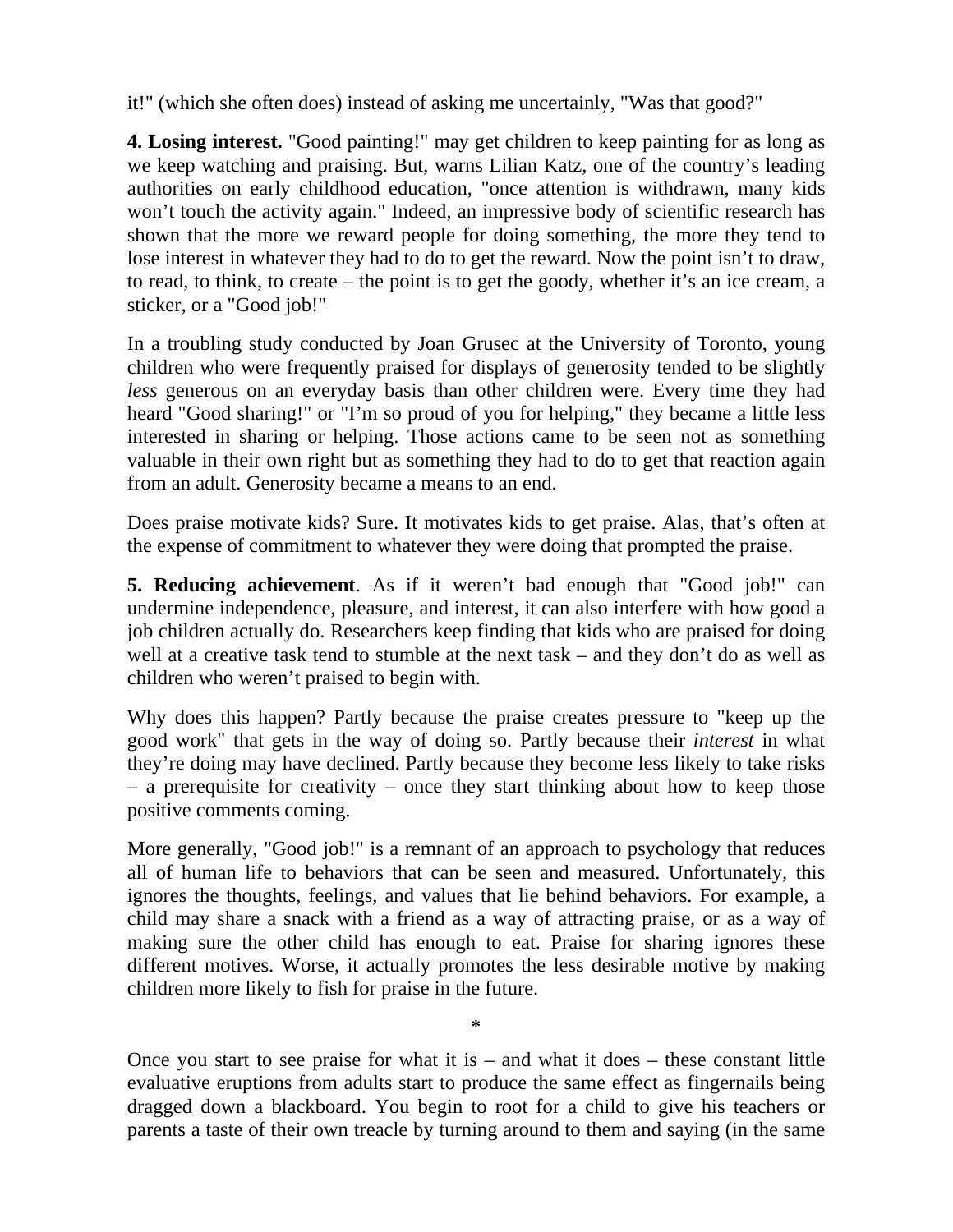saccharine tone of voice), "Good praising!"

Still, it's not an easy habit to break. It can seem strange, at least at first, to stop praising; it can feel as though you're being chilly or withholding something. But that, it soon becomes clear, suggests that *we praise more because we need to say it than because children need to hear it*. Whenever that's true, it's time to rethink what we're doing.

What kids do need is unconditional support, love with no strings attached. That's not just different from praise – it's the *opposite* of praise. "Good job!" is conditional. It means we're offering attention and acknowledgement and approval for jumping through our hoops, for doing things that please us.

This point, you'll notice, is very different from a criticism that some people offer to the effect that we give kids too much approval, or give it too easily. They recommend that we become more miserly with our praise and demand that kids "earn" it. But the real problem isn't that children expect to be praised for everything they do these days. It's that *we're* tempted to take shortcuts, to manipulate kids with rewards instead of explaining and helping them to develop needed skills and good values.

So what's the alternative? That depends on the situation, but whatever we decide to say instead has to be offered in the context of genuine affection and love for who kids are rather than for what they've done. When unconditional support is present, "Good job!" isn't necessary; when it's absent, "Good job!" won't help.

If we're praising positive actions as a way of discouraging misbehavior, this is unlikely to be effective for long. Even when it works, we can't really say the child is now "behaving himself"; it would be more accurate to say the praise is behaving him. The alternative is to work *with* the child, to figure out the reasons he's acting that way. We may have to reconsider our own requests rather than just looking for a way to get kids to obey. (Instead of using "Good job!" to get a four-year-old to sit quietly through a long class meeting or family dinner, perhaps we should ask whether it's reasonable to expect a child to do so.)

We also need to bring kids in on the process of making decisions. If a child is doing something that disturbs others, then sitting down with her later and asking, "What do you think we can do to solve this problem?" will likely be more effective than bribes or threats. It also helps a child learn how to solve problems and teaches that her ideas and feelings are important. Of course, this process takes time and talent, care and courage. Tossing off a "Good job!" when the child acts in the way we deem appropriate takes none of those things, which helps to explain why "doing to" strategies are a lot more popular than "working with" strategies.

And what can we say when kids just do something impressive? Consider three possible responses:

**\* Say nothing.** Some people insist a helpful act must be "reinforced" because,